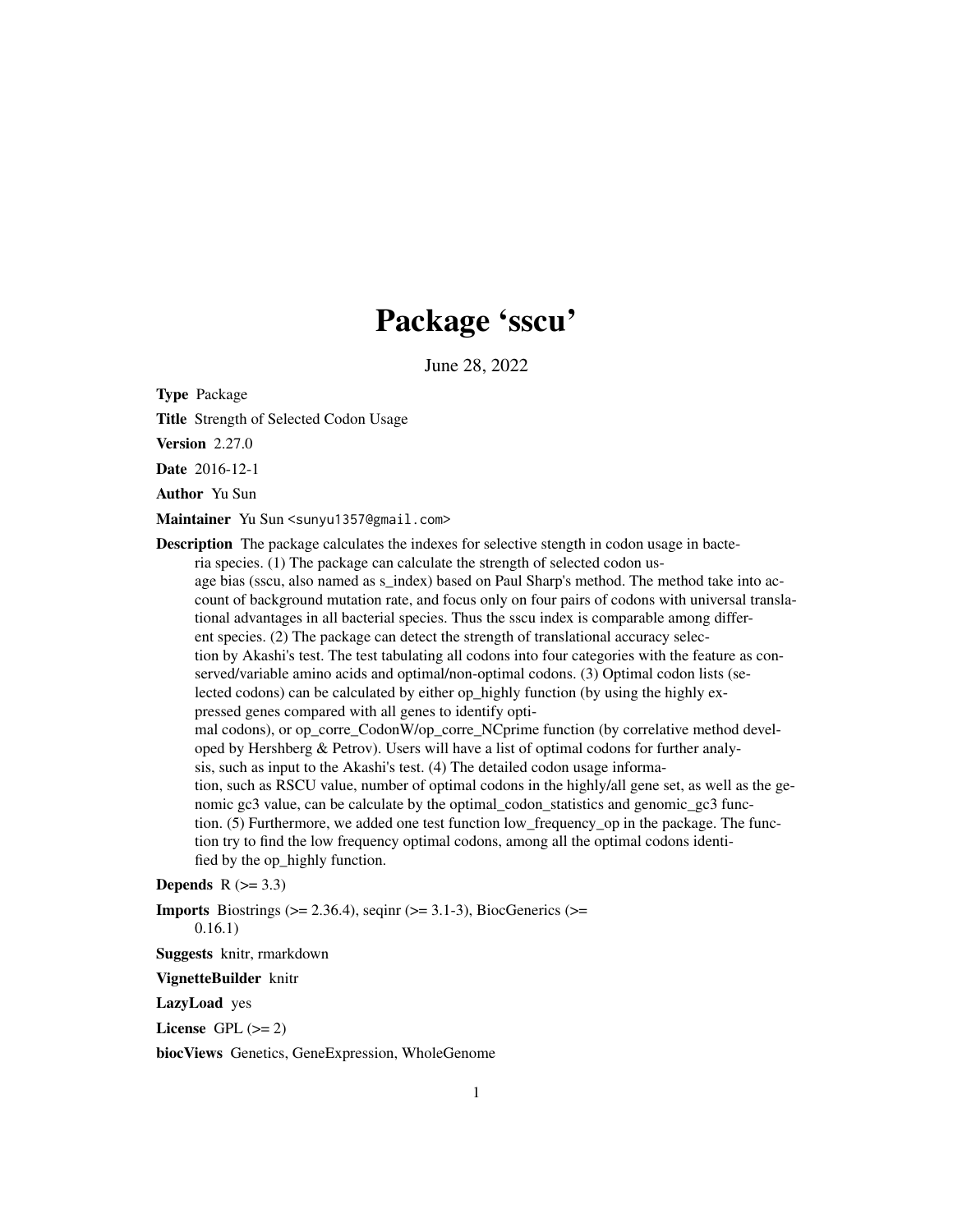<span id="page-1-0"></span>

git\_url https://git.bioconductor.org/packages/sscu

git\_branch master

git\_last\_commit a6079b7

git\_last\_commit\_date 2022-04-26

Date/Publication 2022-06-28

### R topics documented:

| Index |  |
|-------|--|
|       |  |
|       |  |
|       |  |
|       |  |
|       |  |
|       |  |
|       |  |
|       |  |
|       |  |

sscu-package *Strength of Selected Codon Usage*

#### Description

The package can calculate the indexes for selective stength in codon usage in bacteria species. (1) The package can calculate the strength of selected codon usage bias (sscu, also named as s\_index) based on Paul Sharp's method. The method take into account of background mutation rate, and focus only on four pairs of codons with universal translational advantages in all bacterial species. Thus the sscu index is comparable among different species. (2) Translational accuracy selection can be inferred from Akashi's test. The test tabulating all codons into four categories with the feature as conserved/variable amino acids and optimal/non-optimal codons. (3) Optimal codon lists (selected codons) can be calculated by either op\_highly function (by using the highly expressed genes compared with all genes to identify optimal codons biased used in the highly expressed genes), or op\_corre\_CodonW/op\_corre\_NCprime function (by correlative method developed by Hershberg & Petrov). Users will have a list of optimal codons for further analysis, such as input to the Akashi's test. (4) The detailed codon usage information, such as RSCU value, number of optimal codons in the highly/all gene set, as well as the genomic gc3 value, can be calculate by the optimal\_codon\_statistics and genomic\_gc3 function. (5) Furthermore, we added one test function proportion\_index in the package. The function focus on the proportion of optimal codon against its corresponding non-optimal codons for the the four and six codon boxes.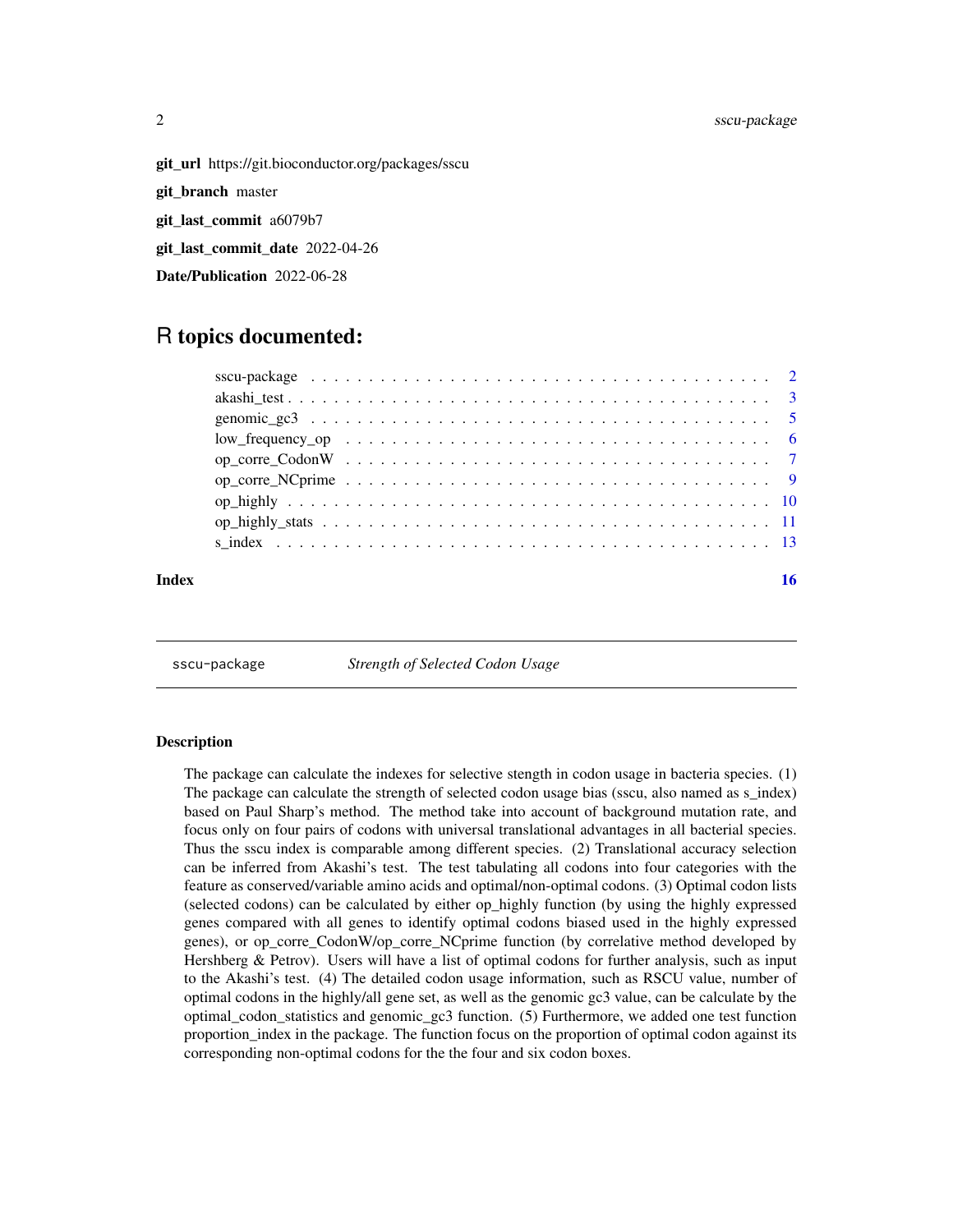#### <span id="page-2-0"></span>akashi\_test 3

#### Details

The DESCRIPTION file: This package was not yet installed at build time.

Index: This package was not yet installed at build time.

#### Author(s)

Yu Sun

Maintainer: Yu Sun <sunyu1357@gmail.com>

#### References

Sharp PM, Bailes E, Grocock RJ, Peden JF, Sockett RE (2005). Variation in the strength of selected codon usage bias among bacteria. Nucleic Acids Research. Sharp PM, Emery LR, Zeng K. 2010. Forces that influence the evolution of codon bias. Philos Trans R Soc Lond B Sci. 365:1203-1212. Hershberg R, Petrov DA. 2009. General rules for optimal codon choice. Plos Genet. 5:e1001115. Akashi H. Synonymous codon usage in Drosophila melanogaster: natural selection and translational accuracy. Genetics 1994 Mar;136(3):927-35. http://drummond.openwetware.org/Akashi's\_Test.html Novembre JA. 2002. Accounting for background necleotide composition when measuring codon usage bias. Mol Biol Evol. 19: 1390-1394. https://github.com/jnovembre/ENCprime http://codonw.sourceforge.net/

akashi\_test *akashi test for codon usage*

#### Description

The function calculate Akashi's test for translational accuracy selection on coding sequences. Akashi proposed the translational accurary theory for codon usage in 1994. The theory suggest that the optimal codons are codons that translated more accurately than the other codons, and these codons are favored in the important sites, such as the evolutionary conserved amino acid sites, whereas the less conserved amino acids sites are more tolerable to the non-optimal codons. For detailed information, see reference listed below.

#### Usage

```
akashi_test(contingency_file=NULL)
```
#### Arguments

```
contingency_file
```
a character vector for the filepath of the contingency file, which was generated by the perl script make\_contingency\_table.pl in the perl\_script folder in the package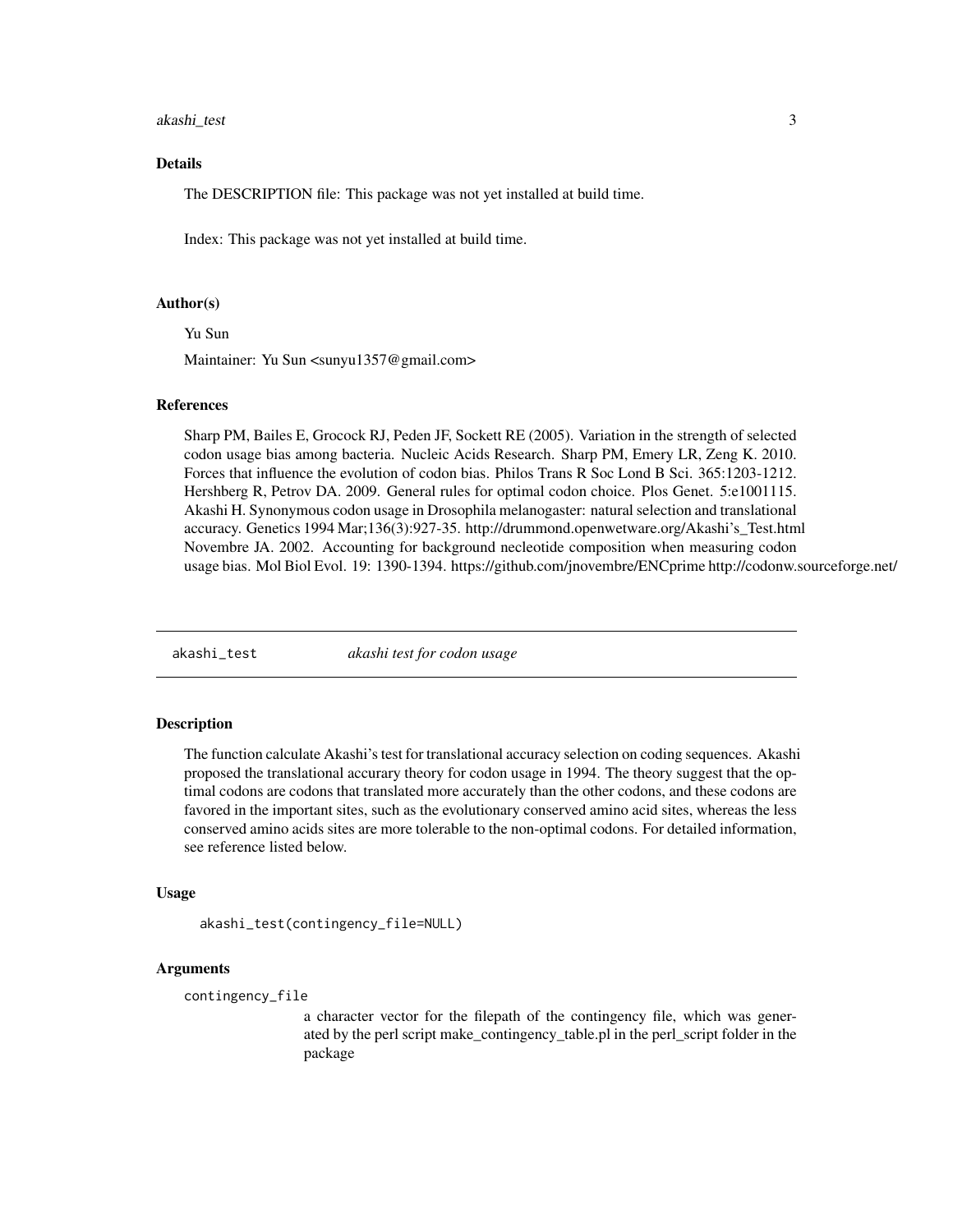#### Details

The function calculate Akashi's test for translational accuracy selection on coding sequences.

The input of the function is a contingency file, you can find an example in the folder akashi\_test in the sscu directory. You can either make the file by yourself, or by the perl script make\_contingency\_table.pl in the akashi\_test folder. You can check the detailed usage of the perl script by reading the first few lines in the perl script. The perl script tabulates and calculate the a,b,c,d entries for the coding sequences, and output the four values for each amino acid for each gene, example as the contingency\_file\_Gvag. The input of the perl script is a folder contains the codon alignments of the genes that you are interested to calculate. For detailed information of Akashi's test, you can either refer to the publication by Akashi, or to the website http://drummond.openwetware.org/Akashi's\_Test.html

The function reads and calculates the Z value, p value and odd ratio for the Akashi's test. In addition, it calculates the conserved, variable, optimal and nonoptimal sites for the coding sequences.

#### Value

a list of numeric vector is returned

| Z                                    | Z value for Akashi's test                     |
|--------------------------------------|-----------------------------------------------|
| р                                    | p value for Akashi's test                     |
| odd_ratio<br>conserved_optimal_sites | odd ratio for Akashi's test                   |
|                                      | total number of conserved optimal sites       |
| conserved_non_optimal_sites          |                                               |
|                                      | total number of conserved non-optimal sites   |
| variable_optimal_sites               |                                               |
|                                      | total number of variable optimal sites        |
| variable_non_optimal_sites           |                                               |
|                                      | total number of variable non-optimal sites    |
| con_var_ratio                        | the ratio of conserved against variable sites |

#### Author(s)

Yu Sun

#### References

Akashi H. Synonymous codon usage in Drosophila melanogaster: natural selection and translational accuracy. Genetics 1994 Mar;136(3):927-35. http://drummond.openwetware.org/Akashi's\_Test.html

#### Examples

| #<br>Gardnerella vaginalis example                                                                                                                                                             |  |
|------------------------------------------------------------------------------------------------------------------------------------------------------------------------------------------------|--|
| # Here is an example to calculate the genomic gc3<br># input the one multifasta files to calculate genomic gc3<br>akashi_test(system.file("akashi_test/contingency_file_Gvag",package="sscu")) |  |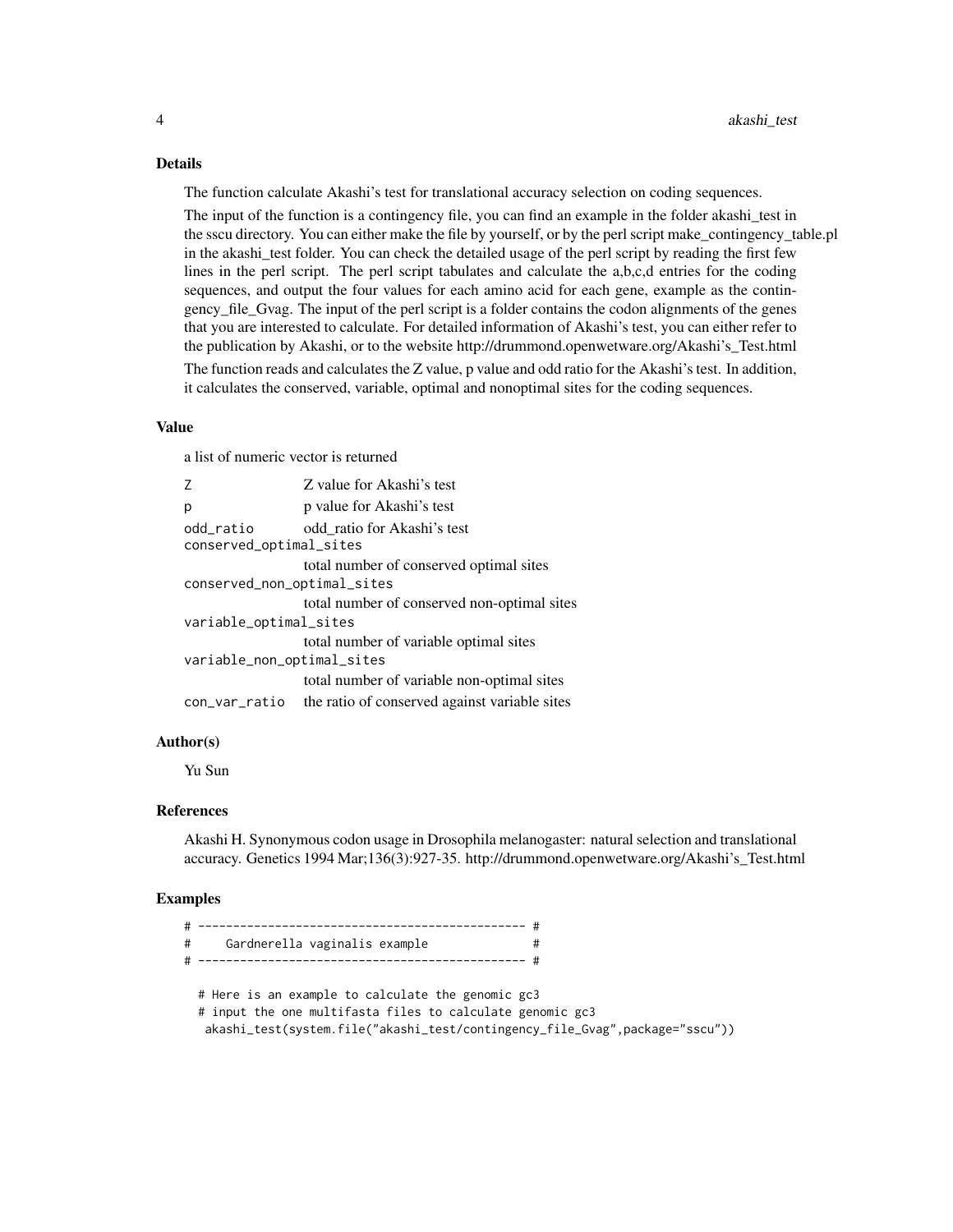<span id="page-4-0"></span>

#### Description

The function calculates the genomic gc3 for an multifasta genomic CDS file. The function first concatenated all the CDS sequences in the file into one long CDS string, than calculated the gc3 from the GC3 function in seqinr package. You can also use the function to calculate the gc3 for a single gene, or a set of genes, depends what content you put in the input file.

#### Usage

```
genomic_gc3(inputfile)
```
#### Arguments

inputfile a character vector for the filepath of the whole genome cds file

#### Details

The function calculates the genomic gc3 for an multifasta genomic CDS file. The function first concatenated all the CDS sequences in the file into one long CDS string, than calculated the gc3 from the GC3 function in seqinr package. You can also use the function to calculate the gc3 for a single gene, or a set of genes, depends what content you put in the input file. The result can be used as input for the s\_index calculation.

#### Value

a numeric vector genomic\_gc3 is returned

#### Author(s)

Yu Sun

#### See Also

[GC3](#page-0-0) in seqinr library

#### Examples

| # Lactobacillus kunkeei example                           |  |
|-----------------------------------------------------------|--|
|                                                           |  |
|                                                           |  |
| # Here is an example to calculate the genomic gc3         |  |
| # input the one multifasta files to calculate genomic gc3 |  |

genomic\_gc3(system.file("sequences/L\_kunkeei\_genome\_cds.ffn",package="sscu"))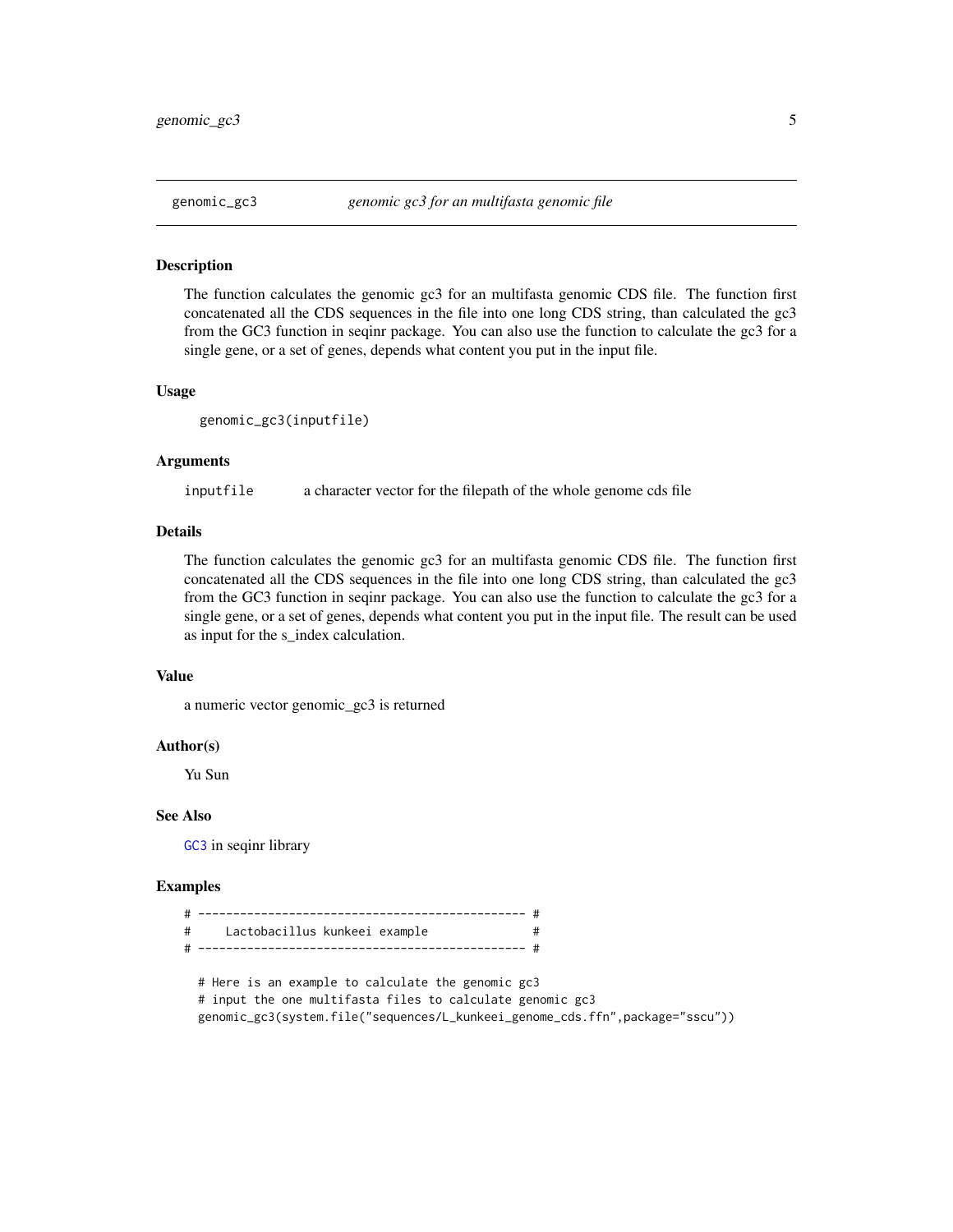<span id="page-5-0"></span>

#### Description

The function low\_frequency\_op identify the low frequency optimal codons. Based on the previous study, in some species, the optimal codons identified by the op-highly function has bit strange patterns: the optimal codons do have lower prequency than the non-optimal codons. It occurs most in the mutation-shifting species such as G. vaginalis. The function can identify these low frequency optimal codons.

#### Usage

```
low_frequency_op(high_cds_file = NULL, genomic_cds_file = NULL, p_cutoff=0.01)
```
#### Arguments

|                  | high_cds_file a character vector for the filepath of the highly expressed genes                  |
|------------------|--------------------------------------------------------------------------------------------------|
| genomic_cds_file |                                                                                                  |
|                  | a character vector for the filepath of the whole genome cds file                                 |
| p_cutoff         | a numeric vector to set the cutoff of p value for the chi.square test, default is set<br>to 0.01 |

#### Details

The function low\_frequency\_op identify the low frequency optimal codons. Based on the previous study (Sun Y et al. Switches in genomic GC content drives shifts of optimal codons under sustained selection on synonymous sites. Genome Biol Evol. 2016 Aug 18.), in some species, the optimal codons identified by the op\_highly function has bit strange patterns: the optimal codons do have lower prequency than the non-optimal codons. It occurs most in the mutation-shifting species such as G. vaginalis. The function can identify these low frequency optimal codons.

The function first calculated all the optimal codons statistics by the function op highly stats in the package, then tried to find the low frequency optimal codons with the following settings: 1) it has to be an optimal codon 2) The RSCU value for the optimal codon is lower than 0.7 (this is the quite arbitrary setting) 3) the RSCU value for the optimal codon is lower than the corresponding non-optimal codons, which has the same first two nucleotide as the optimal codon but the third position experience the point mutation transition. With this detailed filters, we can identify the low frequency optimal codons in the given genome.

The argument high\_cds\_file should specific the path for the highly expressed gene dataset. It is up to the users how to define which dataset of highly expressed genes. Some studies use the expression data, or Nc value to divide genes into highly/lowly sets. Other studies use a specific dataset, such as only including the very highly expressed genes (ribosomal genes). In the example, I used the ribosomal genes as the representative for the highly expressed genes.

The arguments, genomic\_cds\_file, is used to calculate the optimal codons and statistics for highly and all genes.

Same as the op\_highly and op\_highly\_stats, the p value cutoff was set as 0.01.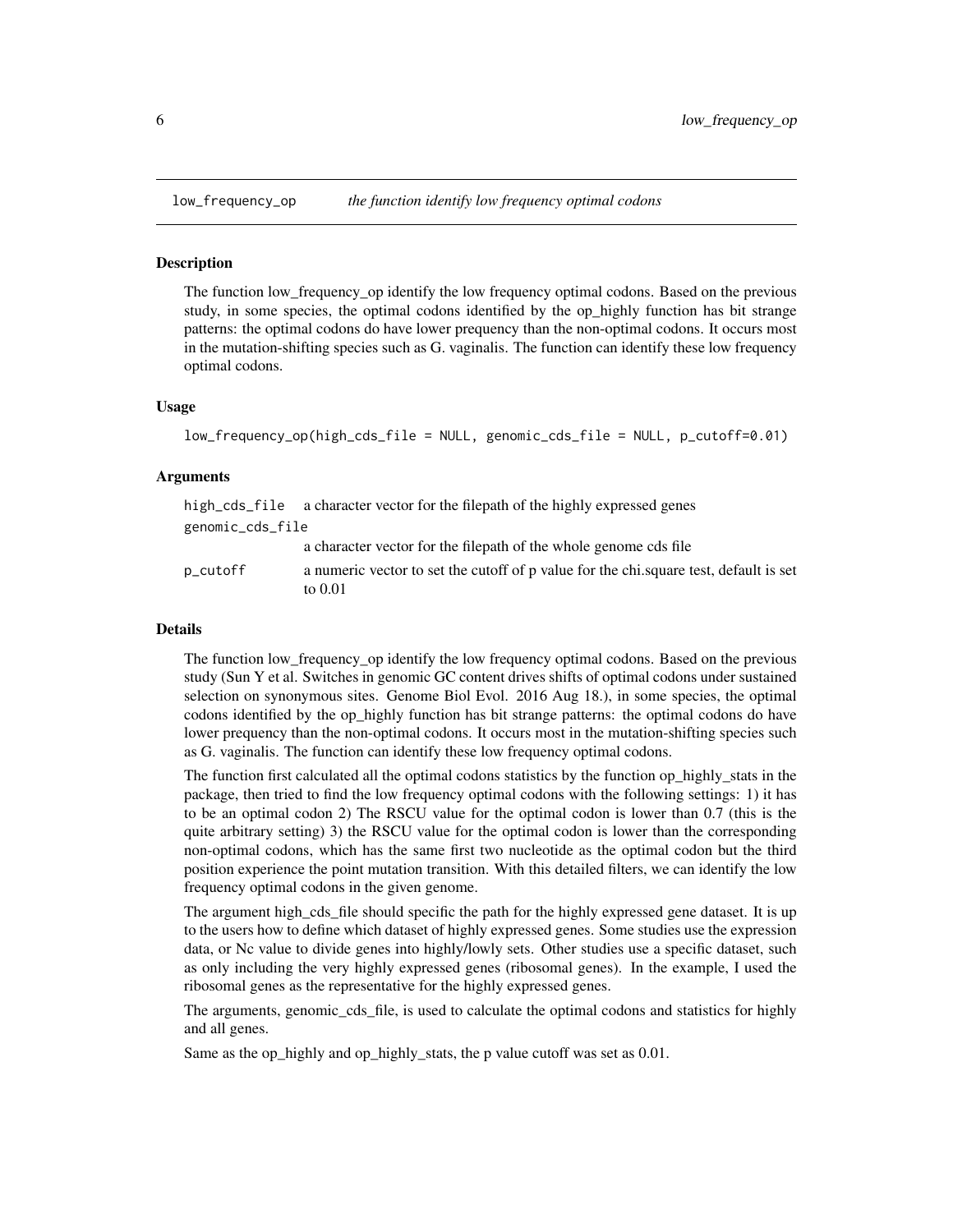#### <span id="page-6-0"></span>op\_corre\_CodonW 7

#### Value

a list is returned

low\_frequency\_optimal\_codons

a dataframe with statistics for the low frequency optimal codons

corresponding\_codons

a dataframe with statistics for the corresponding codons

#### Author(s)

Yu Sun

#### References

Sun Y et al. Switches in genomic GC content drives shifts of optimal codons under sustained selection on synonymous sites. Genome Biol Evol. 2016 Aug 18.

unpublished paper from Yu Sun

#### See Also

the op\_highly and op\_highly\_stats function in the same package

#### Examples

# ----------------------------------------------- # # Lactobacillus kunkeei example # # ----------------------------------------------- # # Here is an example to load the data included in the sscu package # input the two multifasta files to calculate sscu low\_frequency\_op(high\_cds\_file=system.file("sequences/Gvag\_highly.ffn",package="sscu"),genomic\_cds\_file=syst # if you want to load your own data, you just specify the file path for your input as these examples # low\_frequency\_op(high\_cds\_file="/home/yu/Data/codon\_usage/bee\_endosymbionts/sharp\_40\_highly\_dataset/Bin2.ff

op\_corre\_CodonW *Identify optimal codons by using the correlative method from Hershberg & Petrov, the input file is from CodonW*

#### Description

The function identify the optimal codons based on the correlative method from Hershberg  $\&$  Petrov. This method take the whole genome into consideration, and predict the optimal codons by making the correlation between the frequency of each codon within each gene and the overall codon bias (Nc or Nc'). The input file include the correspondence analysis output file from the program CodonW (to get the Nc value), and the genomic cds file (to get the codon usage information for each gene).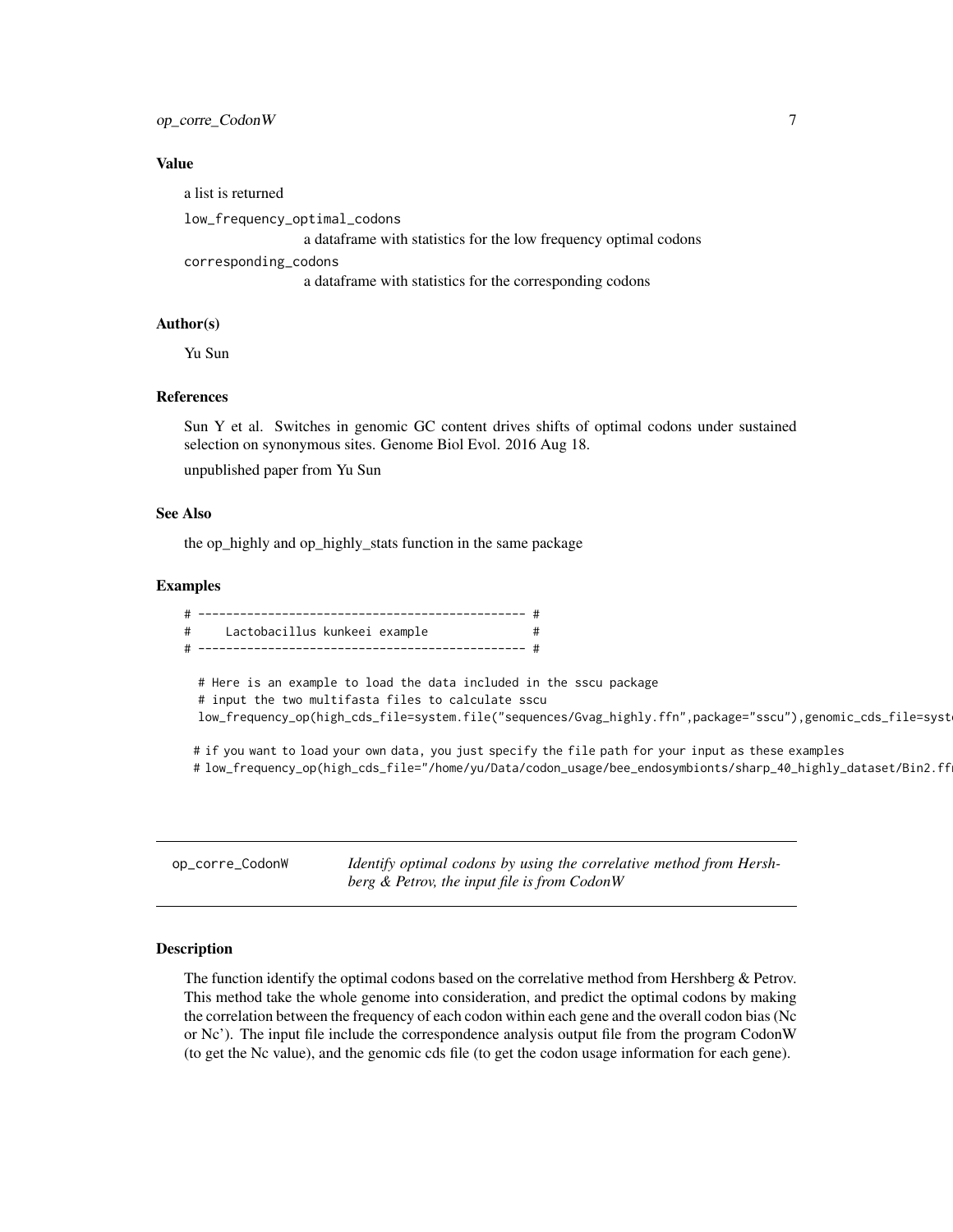#### Usage

op\_corre\_CodonW(genomic\_cds\_file=NULL, correspondence\_file=NULL)

#### Arguments

genomic\_cds\_file

a character vector for the filepath of the whole genome cds file

correspondence\_file a character vector for the filepath of the correspondence file from the CodonW program

#### Details

The function identify the optimal codons based on the correlative method from Hershberg & Petrov. This method take the whole genome into consideration, and predict the optimal codons by making the correlation between the frequency of each codon within each gene and the overall codon bias (Nc or Nc'). The input file include the correspondence analysis output file from the program CodonW (to get the Nc value), and the genomic cds file (to get the codon usage information for each gene).

For further details regard how to use CodonW, you can refer to the site http://codonw.sourceforge.net/. Note, you must input the same genomic cds file to CodonW and to the op\_corre\_CodonW funtion, so that the order and number of genes are consistent in the files.

#### Value

a character vector for all the optimal codons is returned

#### Author(s)

Yu Sun

#### References

Hershberg R, Petrov DA. 2009. General rules for optimal codon choice. Plos Genet. 5:e1001115. http://codonw.sourceforge.net/

#### Examples

| $\pm$ | Lactobacillus kunkeei example |  |
|-------|-------------------------------|--|
|       |                               |  |

# Here is an example to calculate the genomic gc3 # input the one multifasta files to calculate genomic gc3 op\_corre\_CodonW(genomic\_cds\_file=system.file("sequences/Gvag\_genome\_cds.ffn",package="sscu"),correspondence\_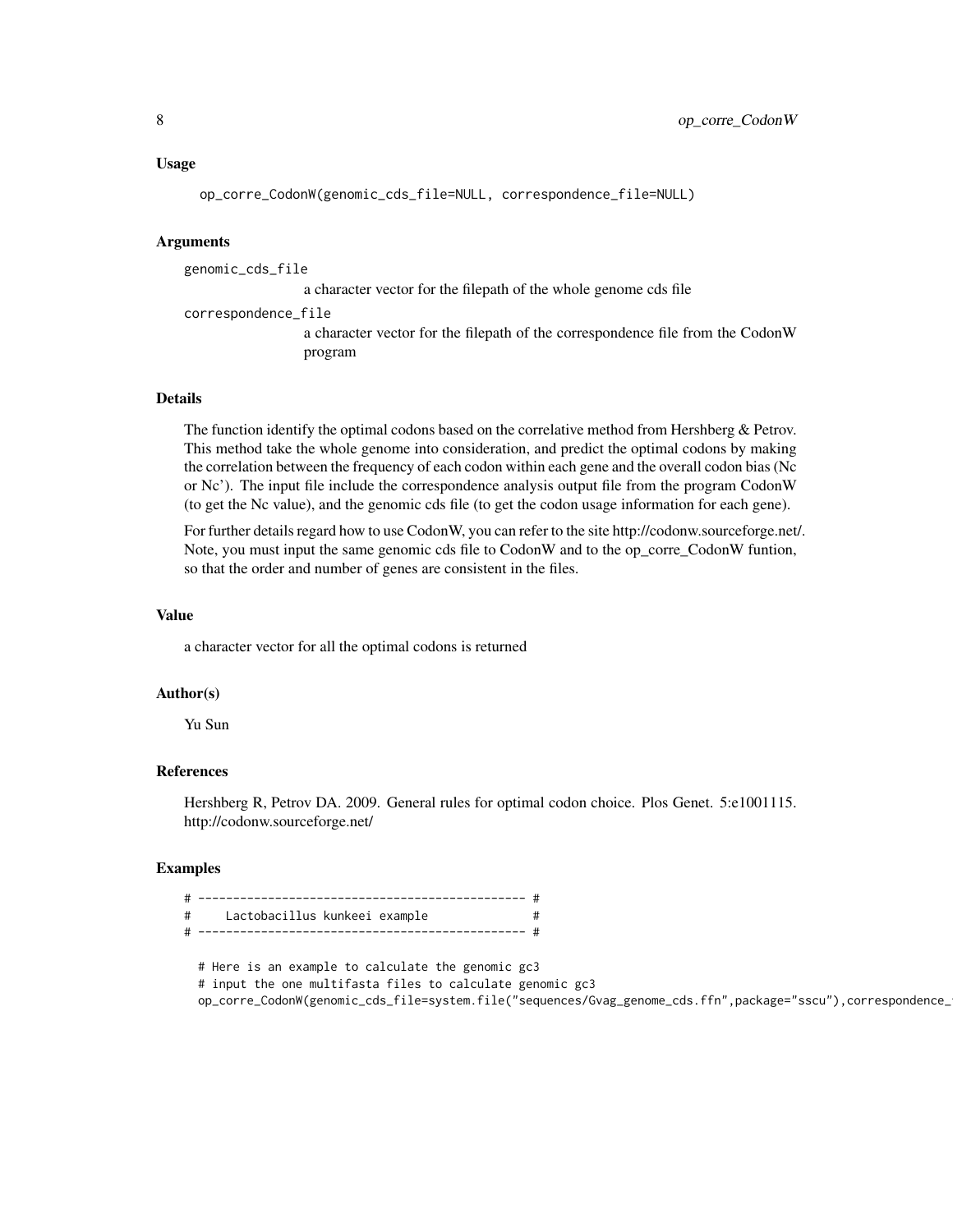<span id="page-8-0"></span>op\_corre\_NCprime *Identify optimal codons by using the correlative method from Hershberg & Petrov, the input file is from NCprime*

#### **Description**

The function identify the optimal codons based on the correlative method from Hershberg & Petrov. This method take the whole genome into consideration, and predict the optimal codons by making the correlation between the frequency of each codon within each gene and the overall codon bias (Nc or Nc'). The input file include the output file from the program ENCprime (to get the Nc and Nc' value), and the genomic cds file (to get the codon usage information for each gene).

#### Usage

```
op_corre_NCprime(genomic_cds_file=NULL, nc_file=NULL)
```
#### **Arguments**

genomic\_cds\_file

|         | a character vector for the filepath of the whole genome cds file               |
|---------|--------------------------------------------------------------------------------|
| nc file | a character vector for the filepath of the correspondence file from the CodonW |
|         | program                                                                        |

#### Details

The function identify the optimal codons based on the correlative method from Hershberg  $\&$  Petrov. This method take the whole genome into consideration, and predict the optimal codons by making the correlation between the frequency of each codon within each gene and the overall codon bias (Nc or Nc'). The input file include the output file from the program ENCprime (to get the Nc and Nc' value), and the genomic cds file (to get the codon usage information for each gene).

For further details regard how to use ENCprime, you can refer to the site https://github.com/jnovembre/ENCprime. Note, you must input the same genomic cds file to ENCprime and to the op\_corre\_NCprime funtion, so that the order and number of genes are consistent in the two files.

#### Value

a character vector for all the optimal codons is returned

#### Author(s)

Yu Sun

#### References

Hershberg R, Petrov DA. 2009. General rules for optimal codon choice. Plos Genet. 5:e1001115. Novembre JA. 2002. Accounting for background necleotide composition when measuring codon usage bias. Mol Biol Evol. 19: 1390-1394. https://github.com/jnovembre/ENCprime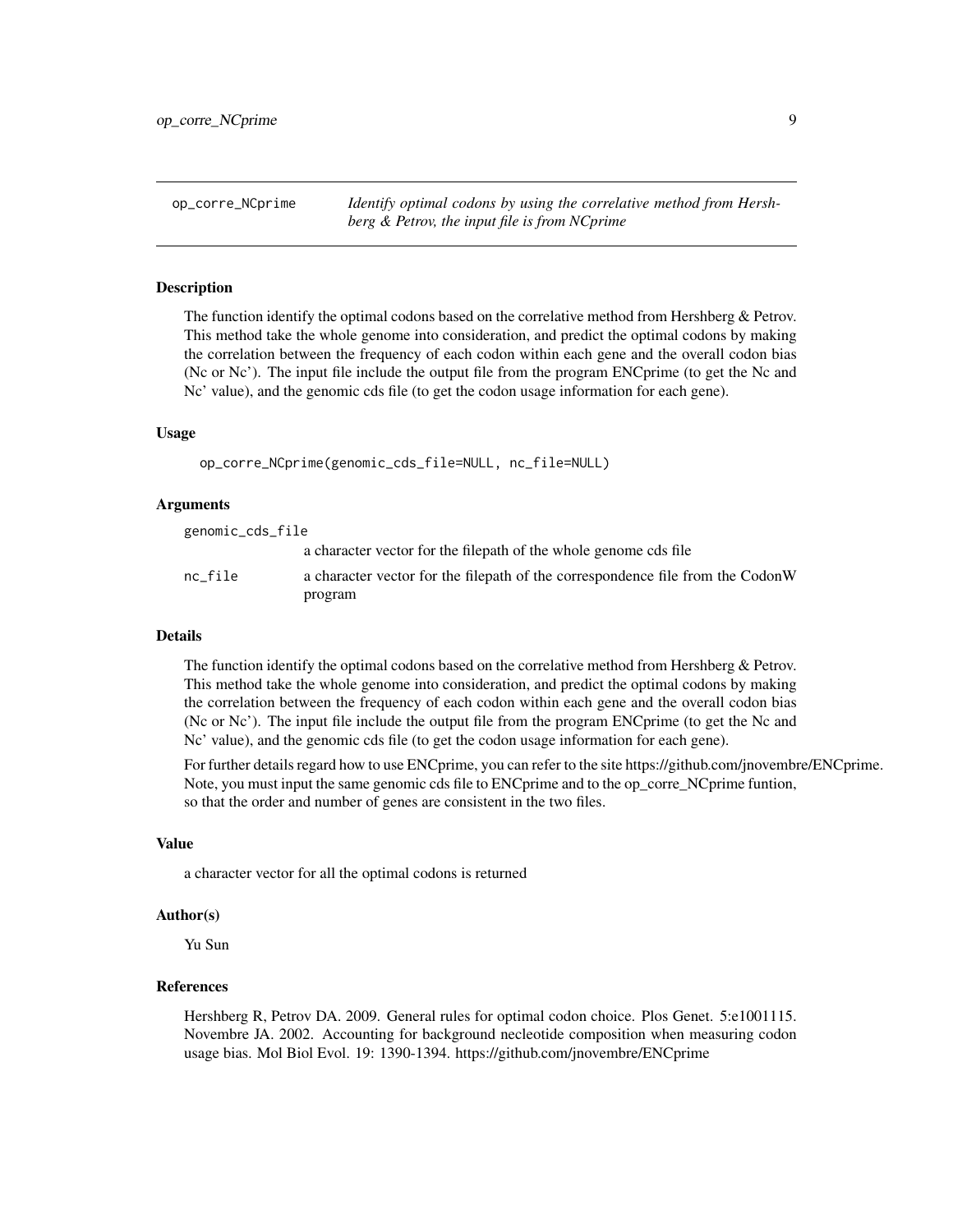#### <span id="page-9-0"></span>Examples

| # | Lactobacillus kunkeei example                                                                                  |                                                                                                              |
|---|----------------------------------------------------------------------------------------------------------------|--------------------------------------------------------------------------------------------------------------|
|   |                                                                                                                |                                                                                                              |
|   | # Here is an example to calculate the genomic gc3<br># input the one multifasta files to calculate genomic gc3 | op_corre_NCprime(genomic_cds_file=system.file("sequences/LbDelBA1_genome_cds.ffn",package="sscu"),nc_file=sy |

op\_highly *Identify optimal codons by using the highly expressed genes method*

#### **Description**

Optimal codons can be defined as codons significantly enriched in the highly expressed genes compared to the lowly expressed genes, or other set of appropriate reference genes. In another word, these codons were favored by translational selection. This function calculate the optimal codon list, thus user could have a general idea of which codons were preferred by selection in the genome.

#### Usage

```
op_highly(high_cds_file = NULL,ref_cds_file = NULL,p_cutoff = 0.01)
```
#### Arguments

|          | high_cds_file a character vector for the filepath of the highly expressed genes                   |
|----------|---------------------------------------------------------------------------------------------------|
|          | ref cds file a character vector for the filepath of the reference cds file                        |
| p_cutoff | a numeric vector to set the cutoff of p value for the chi, square test, default is set<br>to 0.01 |

#### Details

Optimal codons can be defined as codons significantly enriched in the highly expressed genes compared to the lowly expressed genes, or other set of appropriate reference genes. In another word, these codons were favored by translational selection, which was strongest among highly expressed genes. This function calculate the optimal codon list with p-values, thus user could have a general idea of which codons were preferred by selection in the genome.

The argument high\_cds\_file should specific the path for the highly expressed gene dataset. It is up to the users how to define which dataset of highly expressed genes. Some studies use the expression data, or Nc value to divide genes into highly/lowly sets. Other studies use a specific dataset, such as only including the very highly expressed genes (ribosomal genes).

The argument ref\_cds\_file should specific the path for the lowly expressed gene dataset, or any appropriate dataset. In Sharp PM paper (Forces that influence the evolution of codon bias), he used the all gene data set as neutral reference and also get a list of optimal codons.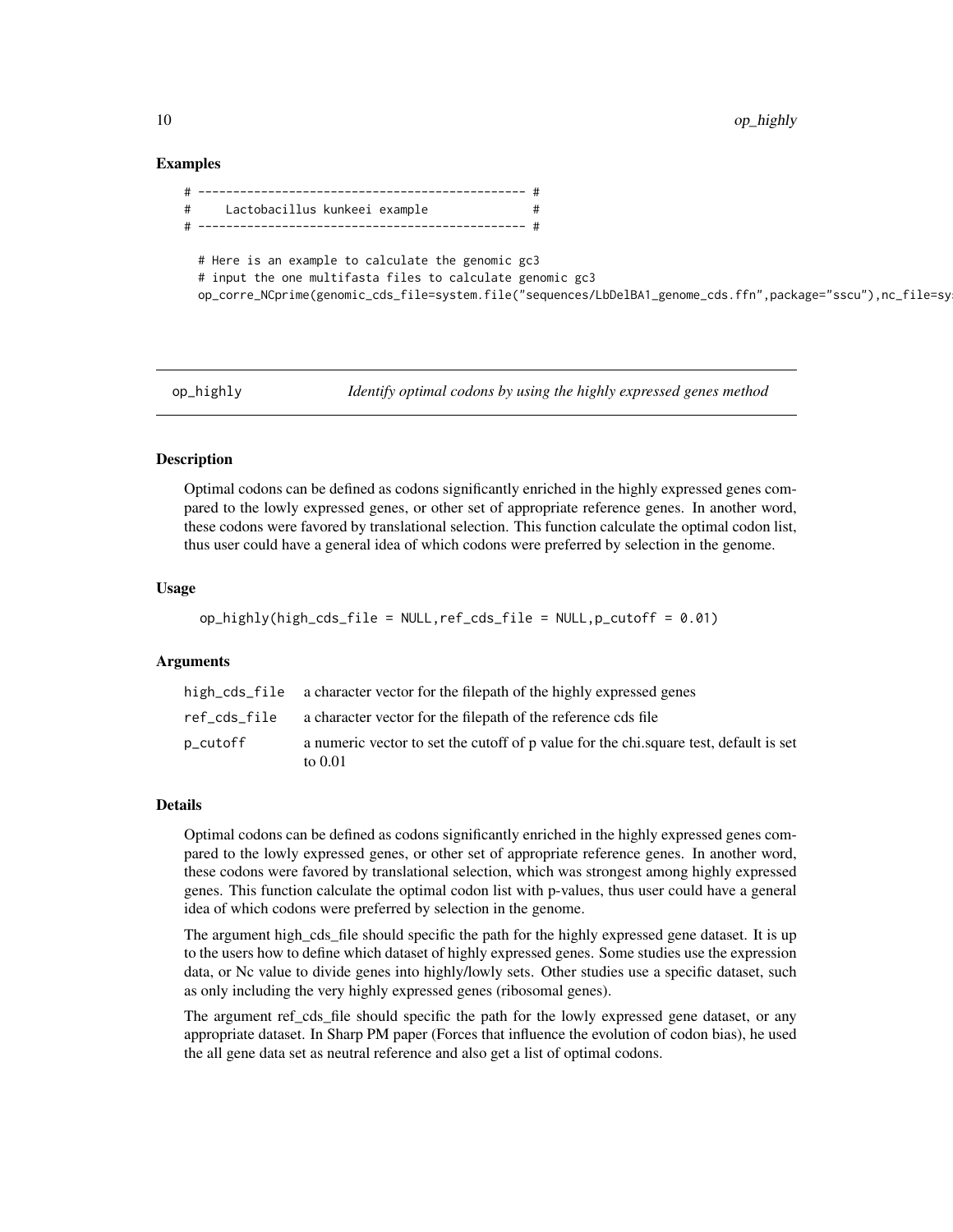#### <span id="page-10-0"></span>op\_highly\_stats 11

The argument p\_cutoff set the cutoff for p values in the chi.square test. Only codons are significantly enriched in the highly expressed genes are marked with + symbol in the ouotput tables. The codons are significantly lower presented in the highly expressed genes are marked with - symbol. The codons are not significantly differently presented compared to the reference dataset are marked with NA symbol.

#### Value

a character vector for all the optimal codons is returned

#### Author(s)

Yu Sun

#### References

Sharp PM, Emery LR, Zeng K. 2010. Forces that influence the evolution of codon bias. Philos Trans R Soc Lond B Sci. 365:1203-1212.

#### Examples

| # | Lactobacillus kunkeei example |  |
|---|-------------------------------|--|
|   |                               |  |

# Here is an example to load the data included in the sscu package op\_highly(high\_cds\_file=system.file("sequences/L\_kunkeei\_highly.ffn",package="sscu"),ref\_cds\_file=system.file

# if you want to set the p value cutoff as 0.05 op\_highly(high\_cds\_file=system.file("sequences/L\_kunkeei\_highly.ffn",package="sscu"),ref\_cds\_file=system.file

# if you want to load your own data, you just specify the file path for your input as these examples # op\_highly(high\_cds\_file = "/home/yu/Data/codon\_usage/bee\_endosymbionts/sharp\_40\_highly\_dataset/Bin2.ffn",ref

op\_highly\_stats *statistics for the optimal codons*

#### Description

Optimal codons can be defined as codons significantly enriched in the highly expressed genes compared to the lowly expressed genes, or other set of appropriate reference genes (see function op\_highly in this package). In another word, these codons were favored by translational selection. This function calculate the optimal codon list with p-values, thus user could have a general idea of which codons were preferred by selection in the genome.

#### Usage

```
op_highly_stats(high_cds_file = NULL,ref_cds_file = NULL,p_cutoff = 0.01)
```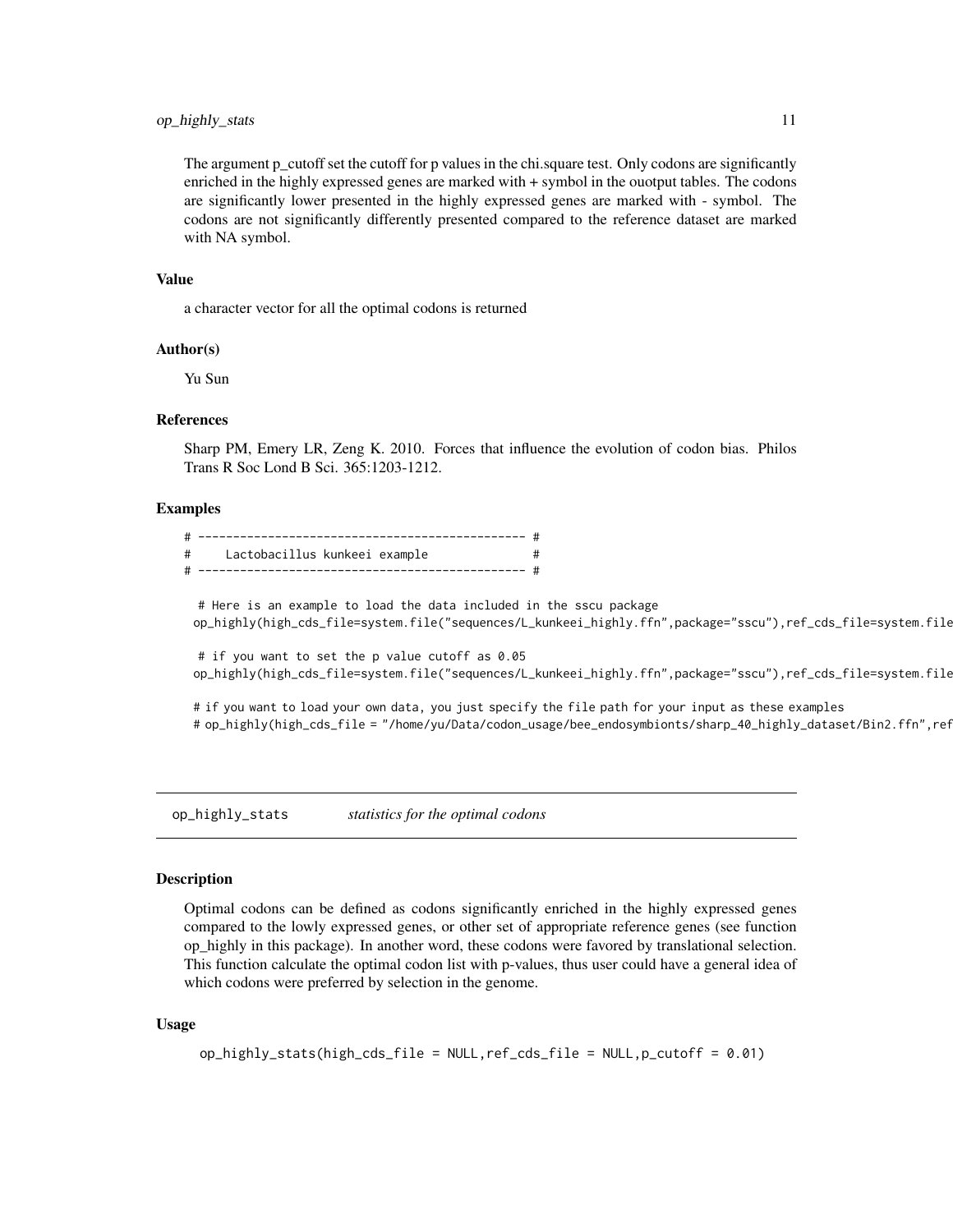#### Arguments

|          | high_cds_file a character vector for the filepath of the highly expressed genes                     |
|----------|-----------------------------------------------------------------------------------------------------|
|          | ref_cds_file a character vector for the filepath of the reference cds file                          |
| p_cutoff | a numeric vector to set the cutoff of p value for the chi, square test, default is set<br>to $0.01$ |

#### Details

Optimal codons can be defined as codons significantly enriched in the highly expressed genes compared to the lowly expressed genes, or other set of appropriate reference genes (see function op\_highly in this package). In another word, these codons were favored by translational selection, which was strongest among highly expressed genes. This function calculate the optimal codon list with p-values, thus user could have a general idea of which codons were preferred by selection in the genome.

The argument high\_cds\_file should specific the path for the highly expressed gene dataset. It is up to the users how to define which dataset of highly expressed genes. Some studies use the expression data, or Nc value to divide genes into highly/lowly sets. Other studies use a specific dataset, such as only including the very highly expressed genes (ribosomal genes).

The argument ref cds file should specific the path for the lowly expressed gene dataset, or any appropriate dataset. In Sharp PM paper (Forces that influence the evolution of codon bias), he used the all gene data set as neutral reference and also get a list of optimal codons.

The argument p\_cutoff set the cutoff for p values in the chi.square test. Only codons are significantly enriched in the highly expressed genes are marked with + symbol in the ouotput tables. The codons are significantly lower presented in the highly expressed genes are marked with - symbol. The codons are not significantly differently presented compared to the reference dataset are marked with NA symbol.

The function also output the rscu value for the high expressed dataset and reference dataset.

#### Value

a dataframe is returned

| rscu value for the highly expressed dataset                                                                                                                                                                                                                                                   |
|-----------------------------------------------------------------------------------------------------------------------------------------------------------------------------------------------------------------------------------------------------------------------------------------------|
| rscu value for the reference dataset                                                                                                                                                                                                                                                          |
| number of codons found in the highly expressed dataset                                                                                                                                                                                                                                        |
| high_expect_No_codon                                                                                                                                                                                                                                                                          |
| number of expected codons in the highly expressed dataset                                                                                                                                                                                                                                     |
| number of codons found in the reference dataset                                                                                                                                                                                                                                               |
| ref_expect_No_codon                                                                                                                                                                                                                                                                           |
| number of expected codons in the reference dataset                                                                                                                                                                                                                                            |
| p value for the chi, square test                                                                                                                                                                                                                                                              |
| codons are significantly enriched in the highly expressed genes are marked with<br>+; codons are significantly lower presented in the highly expressed genes are<br>marked with -; codons are not significantly differently presented compared to<br>the reference dataset are marked with NA |
|                                                                                                                                                                                                                                                                                               |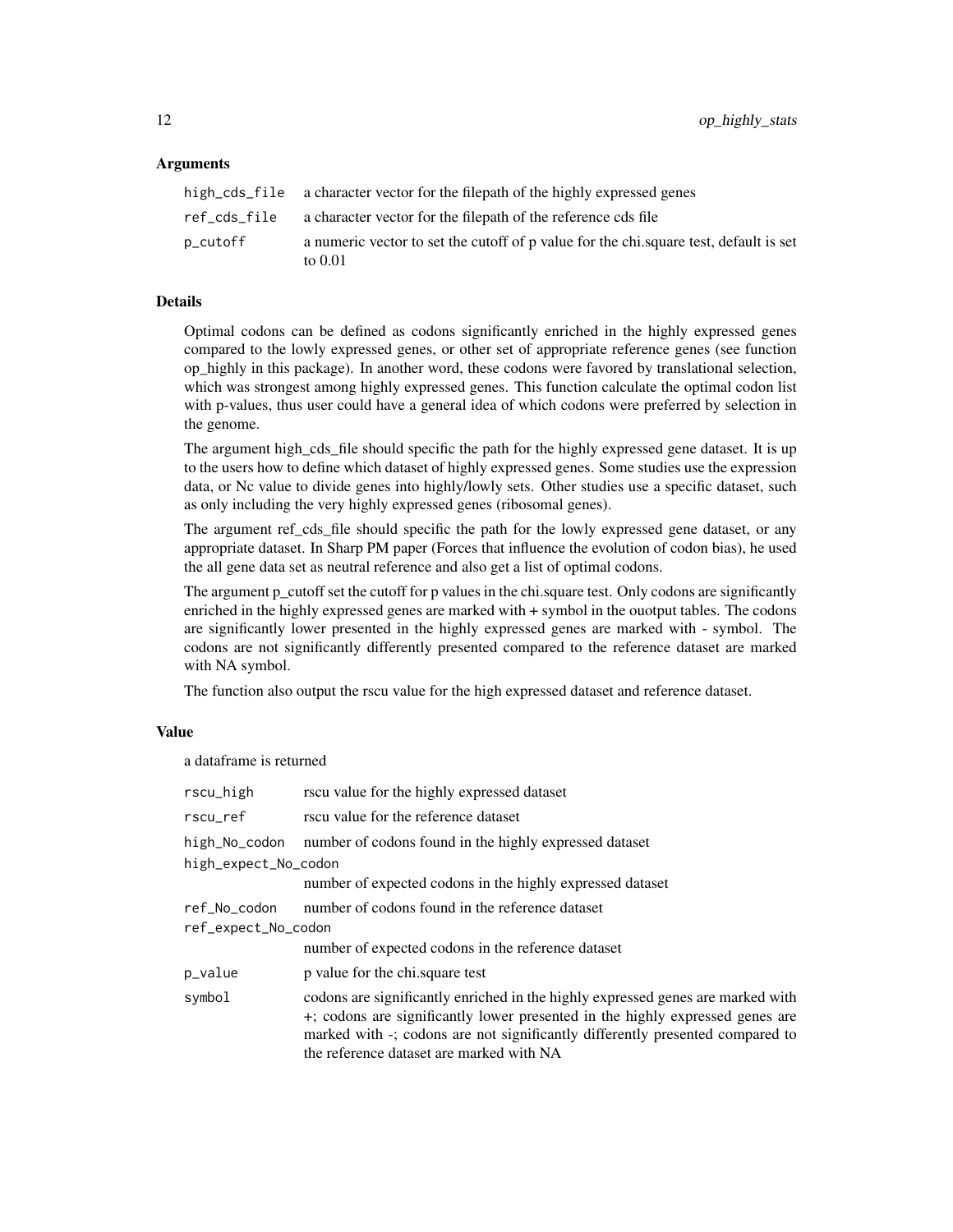#### <span id="page-12-0"></span> $s$ <sub>13</sub>  $\frac{13}{2}$

#### Author(s)

Yu Sun

#### See Also

[uco](#page-0-0) in seqinr library for rscu calculation.

#### Examples

| Lactobacillus kunkeei example<br>$\#$ |  |
|---------------------------------------|--|
|                                       |  |

# Here is an example to load the data included in the sscu package op\_highly\_stats(high\_cds\_file=system.file("sequences/L\_kunkeei\_highly.ffn",package="sscu"),ref\_cds\_file=syste

# if you want to set the p value cutoff as 0.05 op\_highly\_stats(high\_cds\_file=system.file("sequences/L\_kunkeei\_highly.ffn",package="sscu"),ref\_cds\_file=syste

# if you want to load your own data, you just specify the file path for your input as these examples # optimal\_codon\_statistics(high\_cds\_file = "/home/yu/Data/codon\_usage/bee\_endosymbionts/sharp\_40\_highly\_datase

s\_index *S index (Strength of Selected Codon Usage)*

#### Description

The function sscu calculates the S index (strength of selected codon usage bias) for bacteria species based on Paul Sharp's method. The method take into account of background mutation rate, and focus only on codons with universal translational advantages in all bacterial species. Thus the sscu index can be used to quantify the strength of translational selection and is comparable among different species.

#### Usage

```
s_index(high_cds_file = NULL, genomic_cds_file = NULL, gc3 = NULL)
```
#### Arguments

high\_cds\_file a character vector for the filepath of the highly expressed genes genomic\_cds\_file a character vector for the filepath of the whole genome cds file gc3 a numeric vector with gc3 value, eg, 0.5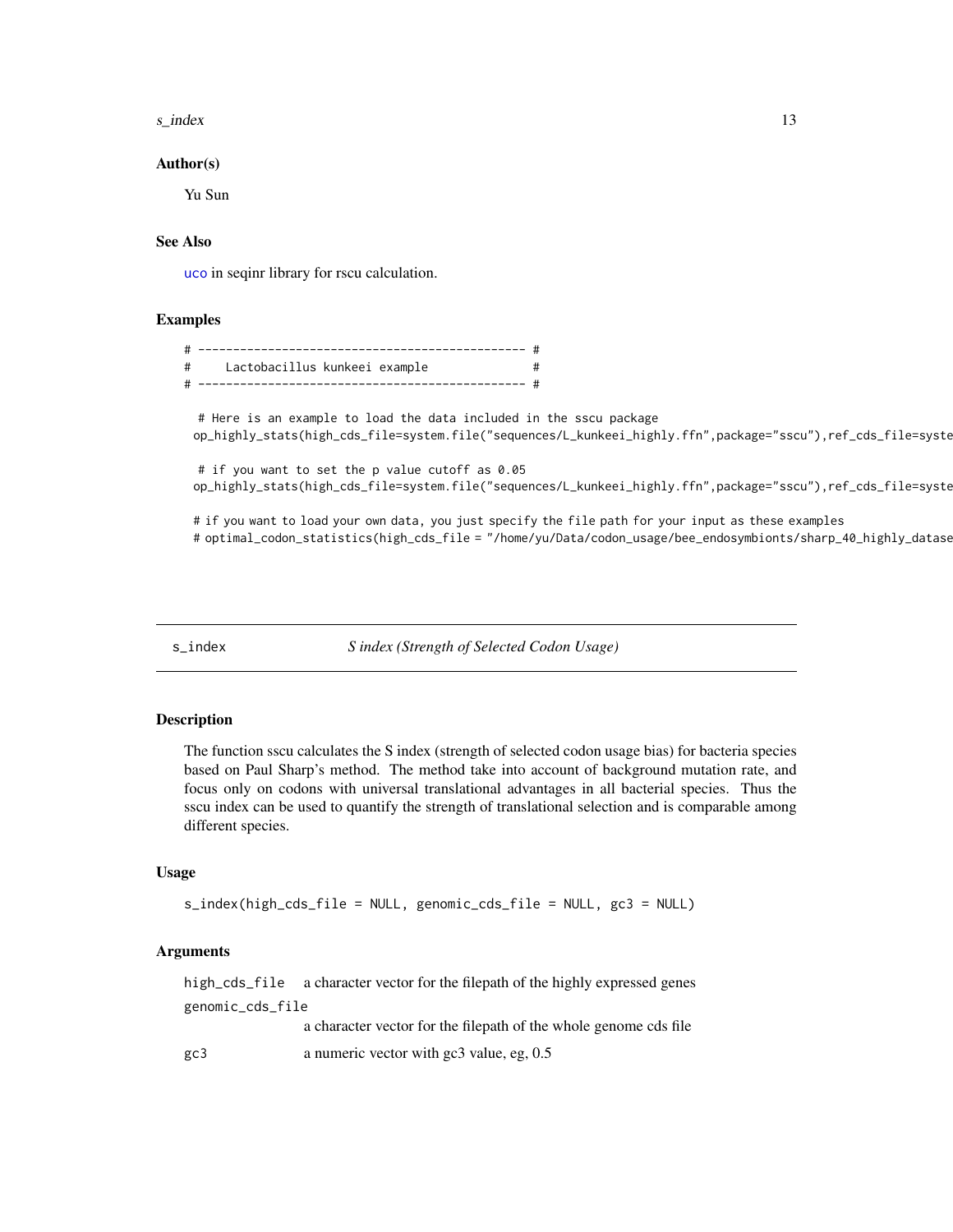#### Details

The function calculates the S index (strength of selected codon usage bias) for bacteria species based on Paul Sharp's method.The method take into account of background mutation rate (in the program, two arguments genomic\_cds\_file and gc3, are input to calculate mutation), and focus only on codons with universal translational advantages in all bacterial species (in the program, one argument high\_cds\_file, is input to calculate these codons). Thus the s index can be used to quantify the strength of translational selection and is comparable among different species.

The argument high cds file much be specified with the input filepath for the highly expressed genes. The file should be a multifasta file contains 40 highly, including elongation factor Tu, Ts, G, 50S ribosomal protein L1 to L6, L9 to L20, 30S ribosomal protein S2 to S20. This file can be generated by either directly extract these DNA sequence from genbank file, or parse by blast program. For the four amino acids (Phy, Tyr, Ile and Asn), the C-ending codons are always preferred than the U-ending codons. Thus, only these four codons were taken into account in the analyses.

The two arguments, genomic\_cds\_file or gc3, is used to calculate the genomic mutation rate, and one of them must be specified. The genomic cds file should be a multifasta file contains all the coding sequences in the genome, and the function use it to calculate the genomic gc3 and mutation rate. If the gc3 value for the genome is known already, you can specify it in the argument gc3. If both the genomic\_cds\_file and gc3 arguments are specified, the function will use the genomic\_cds\_file to calculate mutation rate, and neglect the gc3 argument.

#### Value

a numeric vector s-index is returned

#### Author(s)

Yu Sun

#### References

Sharp PM, Bailes E, Grocock RJ, Peden JF, Sockett RE (2005). Variation in the strength of selected codon usage bias among bacteria. Nucleic Acids Research.

#### See Also

[uco](#page-0-0) in seqinr library for rscu calculation

#### Examples

| #<br>Lactobacillus kunkeei example                                                                            |
|---------------------------------------------------------------------------------------------------------------|
|                                                                                                               |
|                                                                                                               |
| # Here is an example to load the data included in the sscu package                                            |
| # input the two multifasta files to calculate sscu                                                            |
| s_index(high_cds_file=system.file("sequences/L_kunkeei_highly.ffn",package="sscu"),genomic_cds_file=system.fi |
| # alternatively, input one multifasta file and gc3 content to calculate sscu                                  |
| s_index(high_cds_file=system.file("sequences/L_kunkeei_highly.ffn",package="sscu"),gc3=0.76)                  |

<span id="page-13-0"></span>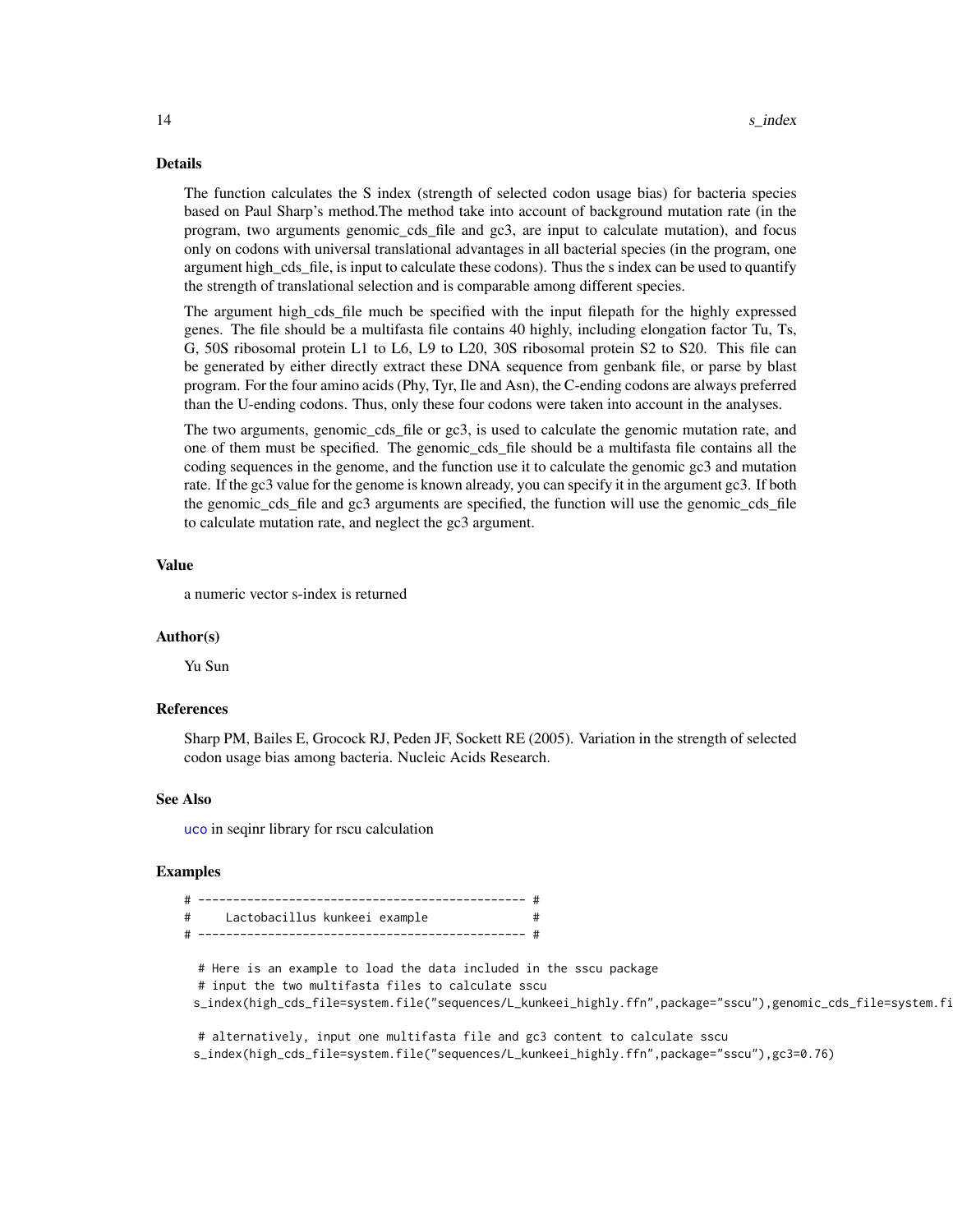# if you want to load your own data, you just specify the file path for your input as these examples

- # s\_index(high\_cds\_file="/home/yu/Data/codon\_usage/bee\_endosymbionts/sharp\_40\_highly\_dataset/Bin2.ffn",genomi
- # s\_index(high\_cds\_file="/home/yu/Data/codon\_usage/bee\_endosymbionts/sharp\_40\_highly\_dataset/Bin2.ffn",gc3=0.76)